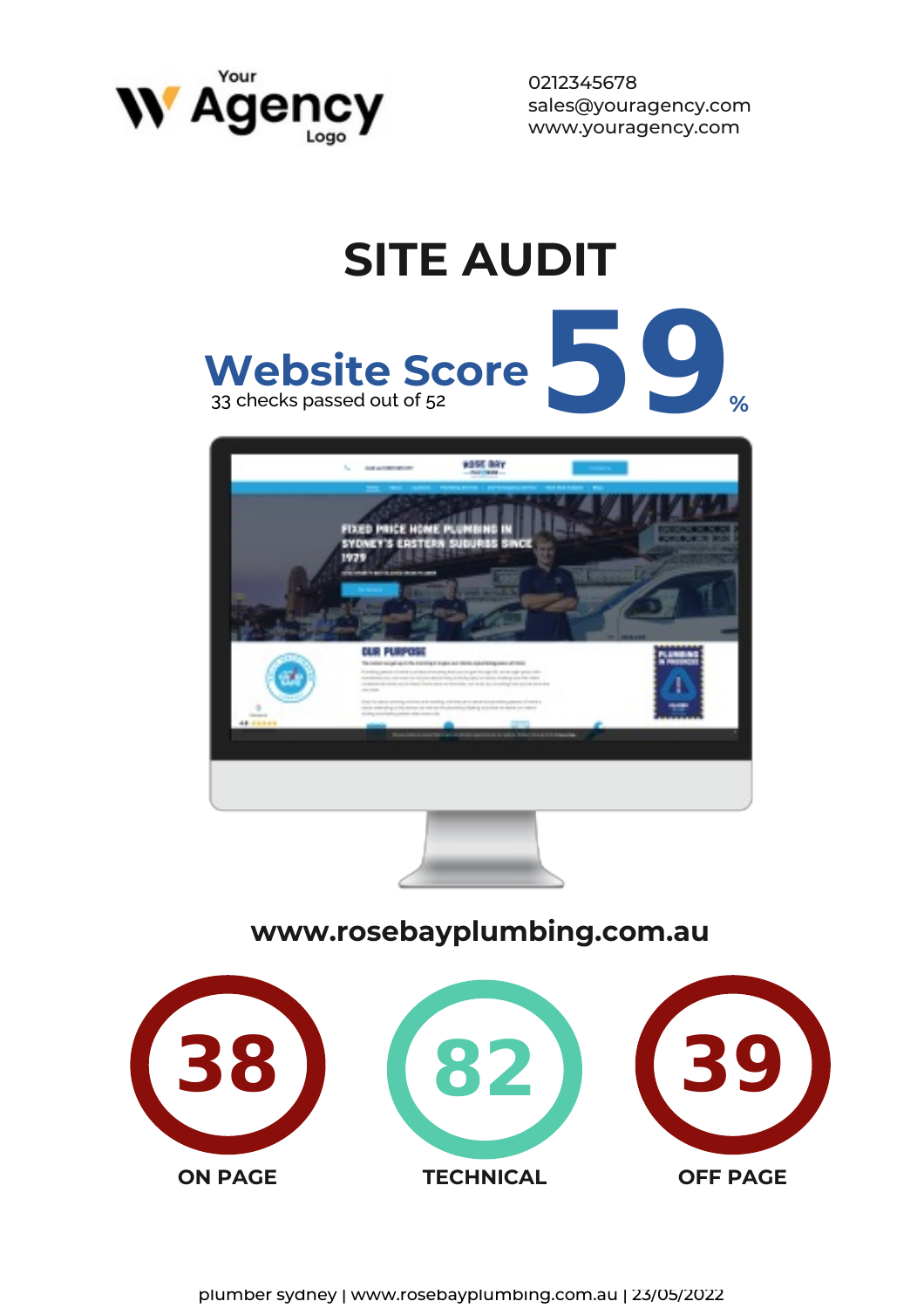

# **INTRODUCTION**

There are hundreds of potential customers searching for your products and services on the internet, every single day. If your website appears on the first page for these searches, this qualified traffic - people who are in the market right now - discover your website and you capture all the leads and sales that result from it.

If your website is not ranking - that traffic goes to your competitors instead.

So how can your business rank better?

The following report contains the insights you need to start improving your online visibility. Implementing the outlined actions will help your website rank higher, get more traffic and increase your revenue.

If you have any questions about the findings in this report or would like to work together on growing your business online, let's have a chat.

Cheers, Sam Sampleman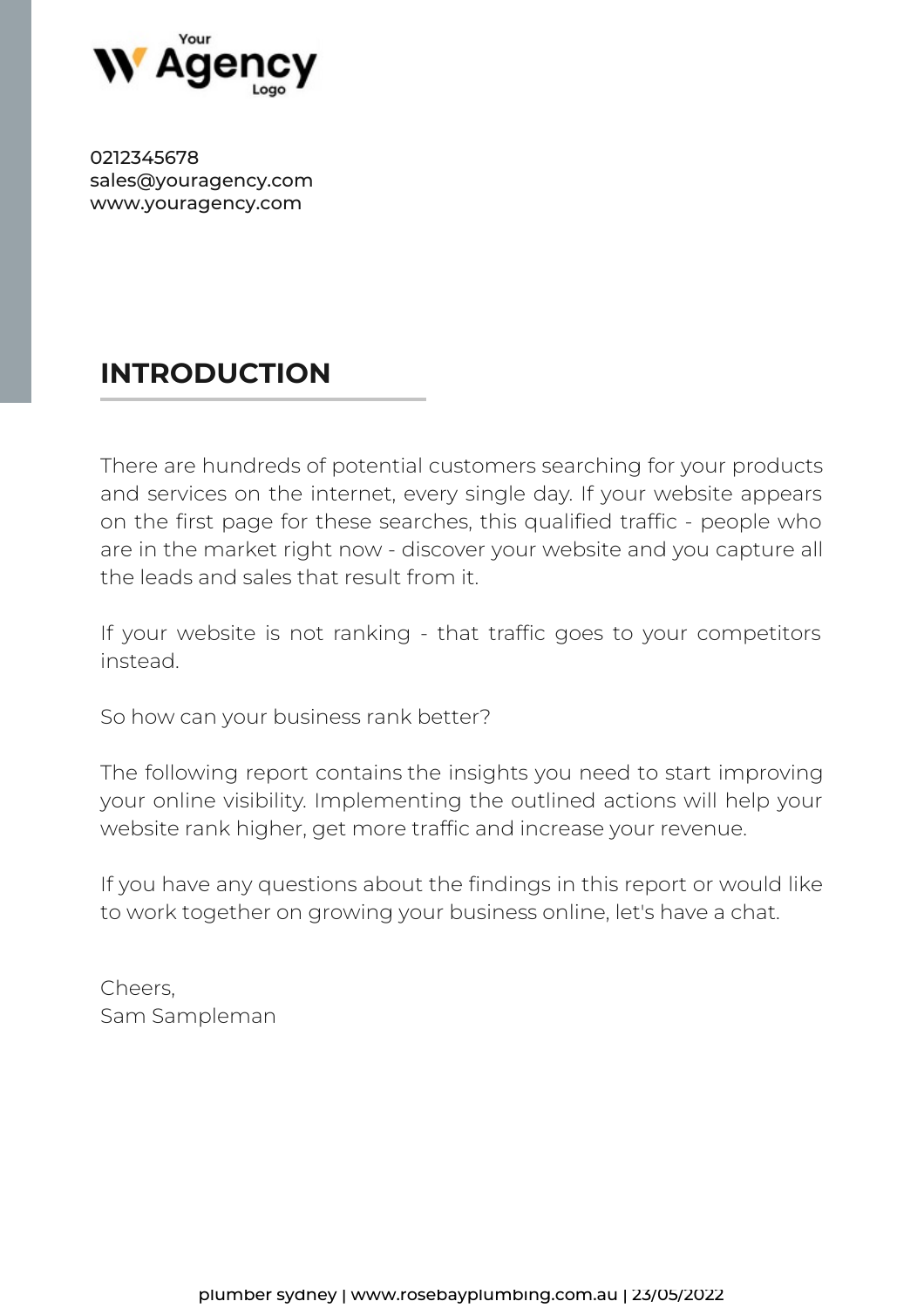

#### **PREVIEW**

https://www.rosebayplumbing.com.au

Plumbers in Sydney's Eastern Suburbs | Rose Bay Plumbing

Rose Bay Plumbing are specialists in all aspects of plumbing & have delivered a superior level of service to commercial & domestic properties in Sydney's Eas...

# **META TITLE**

Plumbers in Sydney's Eastern Suburbs | Rose Bay Plumbing

- **X** Meta Title should contain keyword
- $\blacktriangleright$  Meta Title is less than 60 characters long

#### **META DESCRIPTION**

Rose Bay Plumbing are specialists in all aspects of plumbing & have delivered a superior level of service to commercial & domestic properties in Sydney's Eas...

- **X** Meta Description should contain keyword
- **X** Meta Description is longer than 155 characters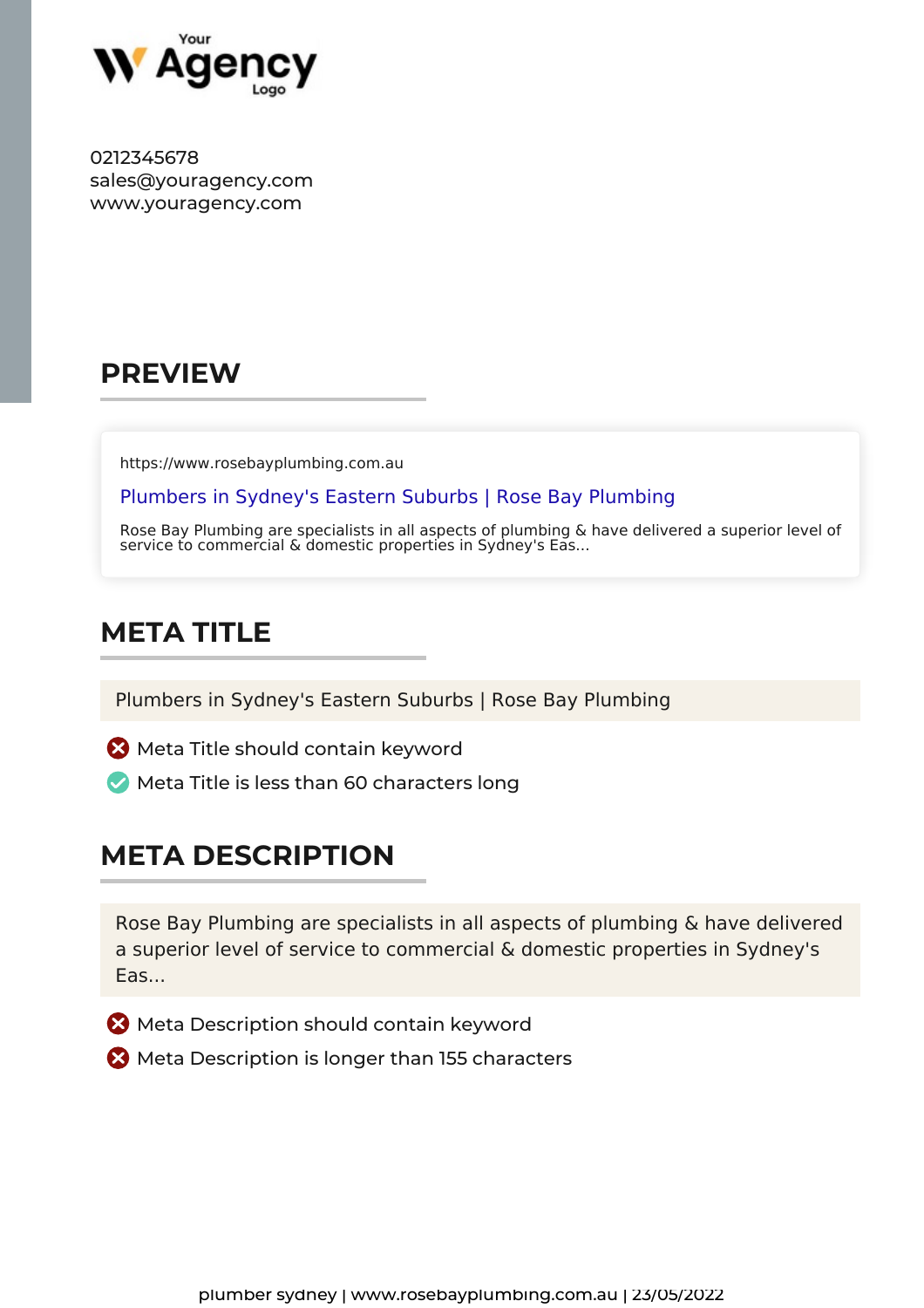

# **HEADINGS**

- **H1** Fixed Price Home Plumbing In Sydney's EASTERN SUBURBS since 1979
- **H2** Our Purpose
- **H2** Plumbers in Sydney's Upper North Shore
- **H2** We specialise in...
- **H2** We only hire the most professional, qualified technicians but don't take our word for it....
- **S** Found heading tags: H1, H2 and H3
- Add your keyword to H1, H2 or H3 tag
- $\vee$  There are no duplicate heading tags
- H1 heading is used only once

#### **IMAGES**

19 images

- All images have Alt tags
- Add your keyword to an Alt tag
- Add your keyword to an image file name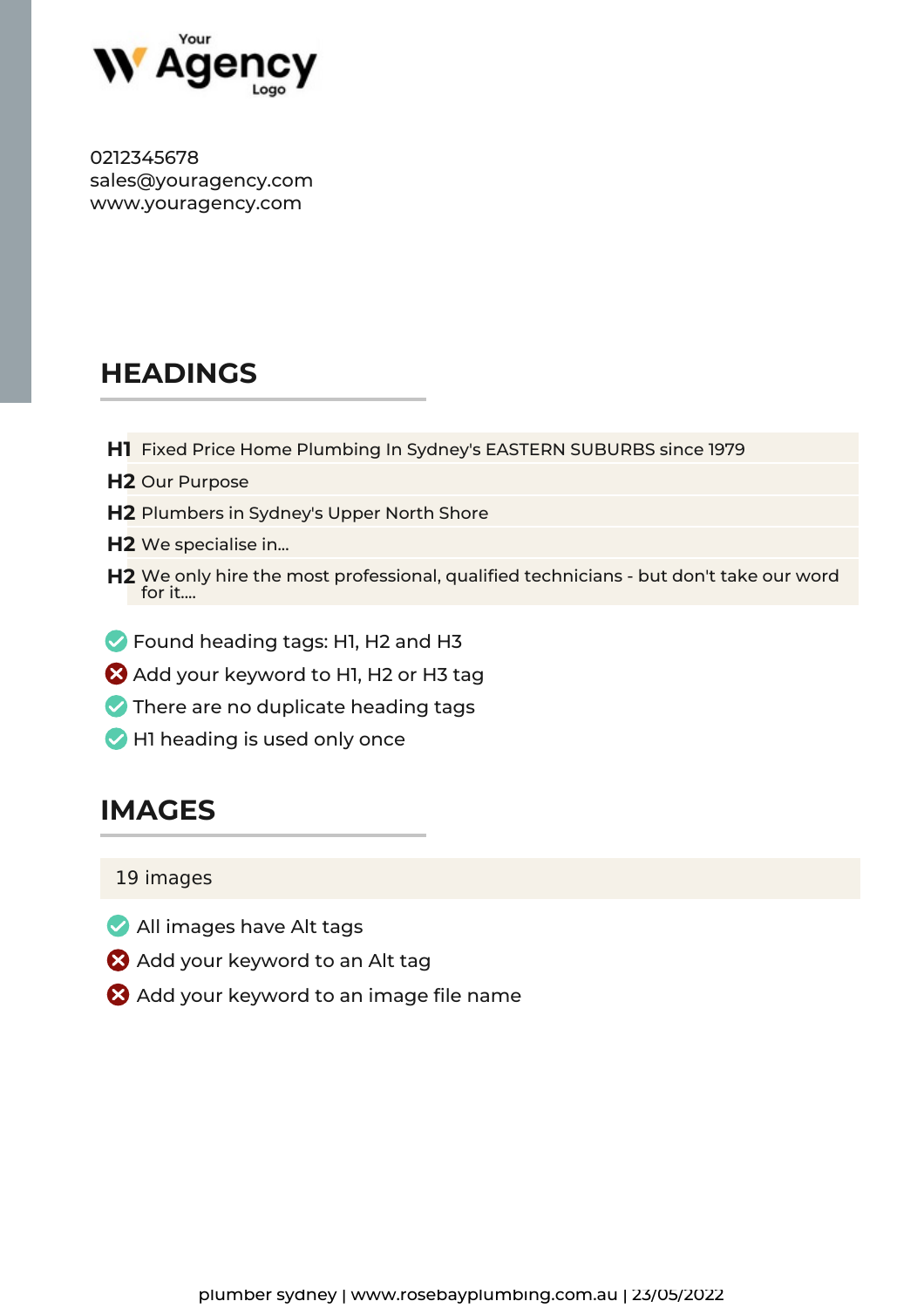

#### **FREQUENT WORDS**

| PLUMBING (19) |
|---------------|
| GAS (10)      |
| BAY (9)       |
| ROSE (9)      |
| SYDNEY (9)    |

#### **CONTENT**

- You should have at least 900 words on this page
- Add exact keyword to your content
- Add your exact keyword to the first 100 words
- Keyword is not overoptimized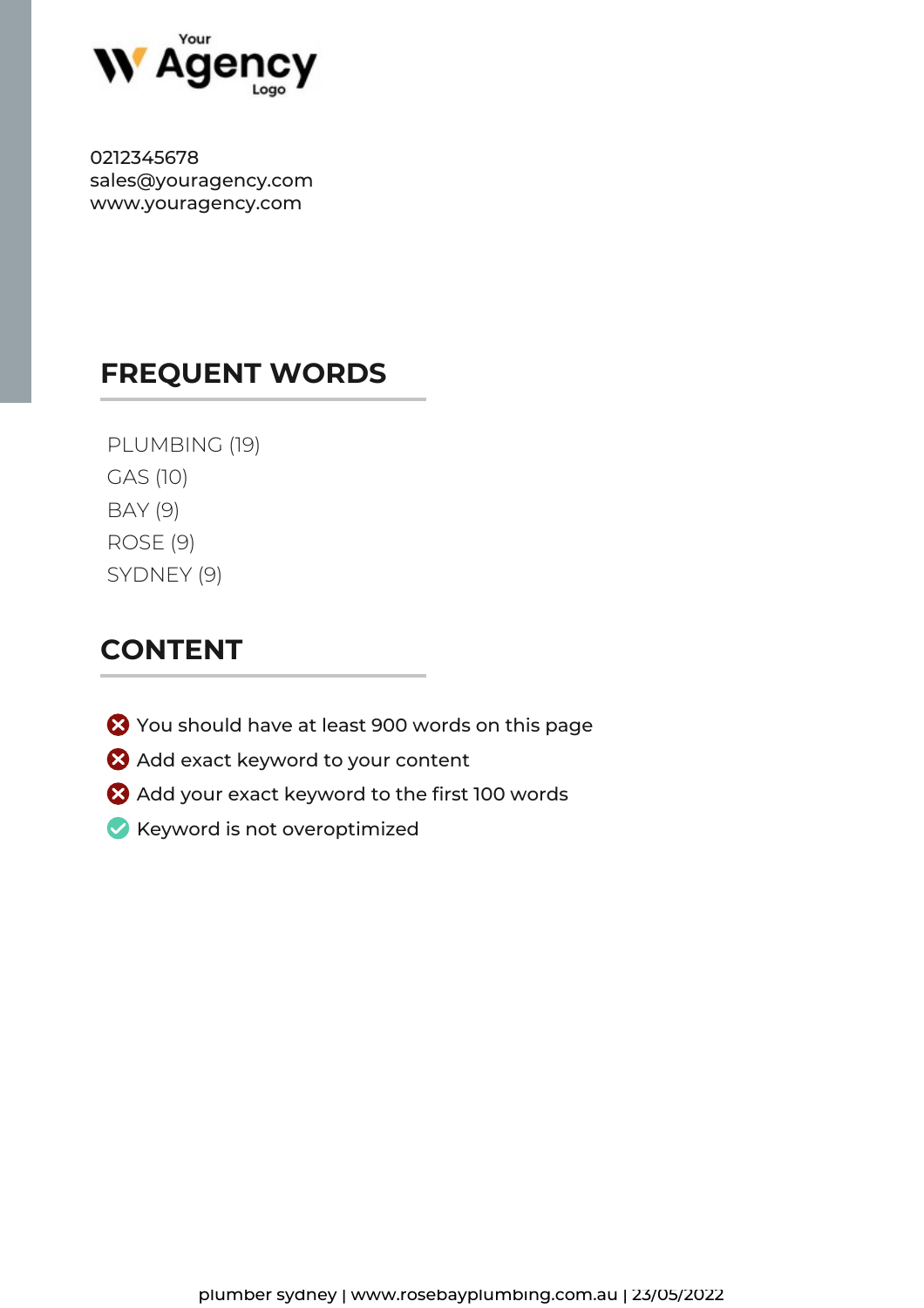

#### **SPEED ANALYSIS**



#### **CODE ANALYSIS**

- **Remove inline CSS from HTML**
- Schemaorg markup found
- $\vee$  Sitemap.xml found
- $\vee$  No flash elements found
- Website language specified
- **2** Text to HTML ratio is too low (4.68%)
- **8** OpenGraph markup is missing properties
- Google Analytics is installed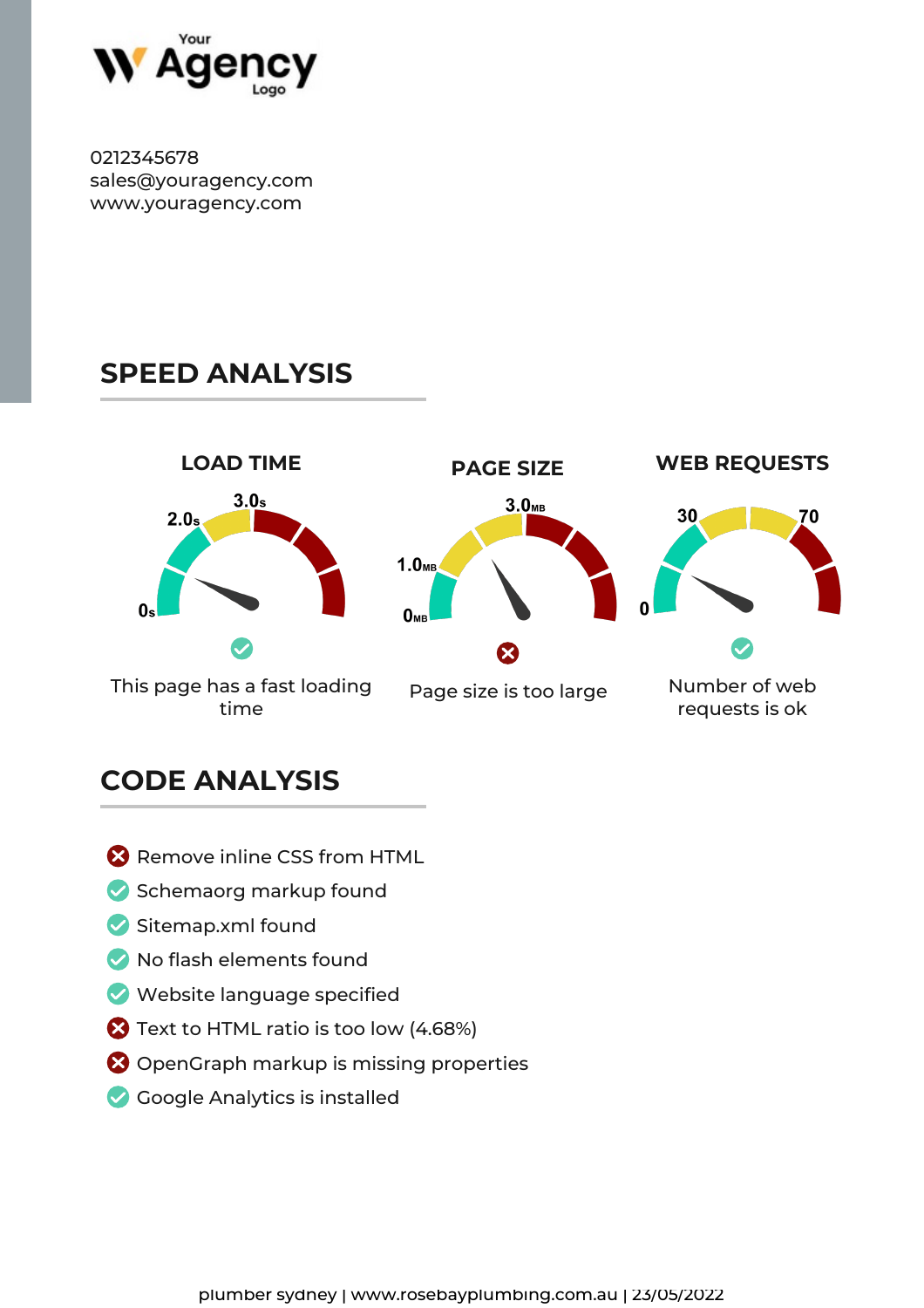

# **MOBILE ANALYSIS**





**S** Favicon found Server uses compression Viewport is configured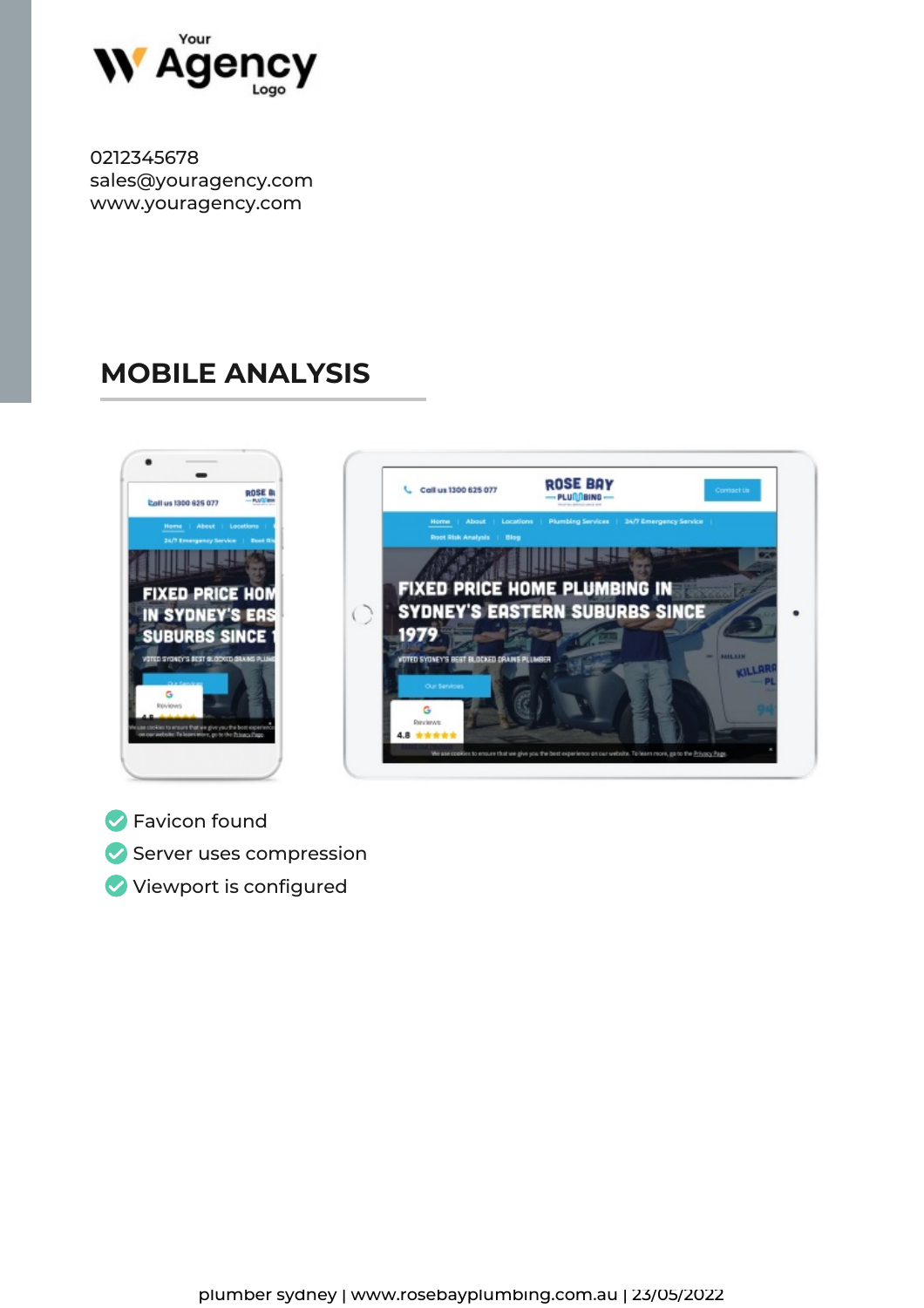

# **DOMAIN ANALYSIS**

- $\blacktriangleright$  Site has a valid SSL certificate
- Unable to identify domain age
- Robots.txt file found

# **BACKLINK ANALYSIS**

- Your Page Authority score is: 39
- Your Domain Authority score is: 17
- You have 444 links from unique domains
- Your spam score is: 1%



Your Facebook page is connected



Your Instagram page is connected



Connect your LinkedIn page